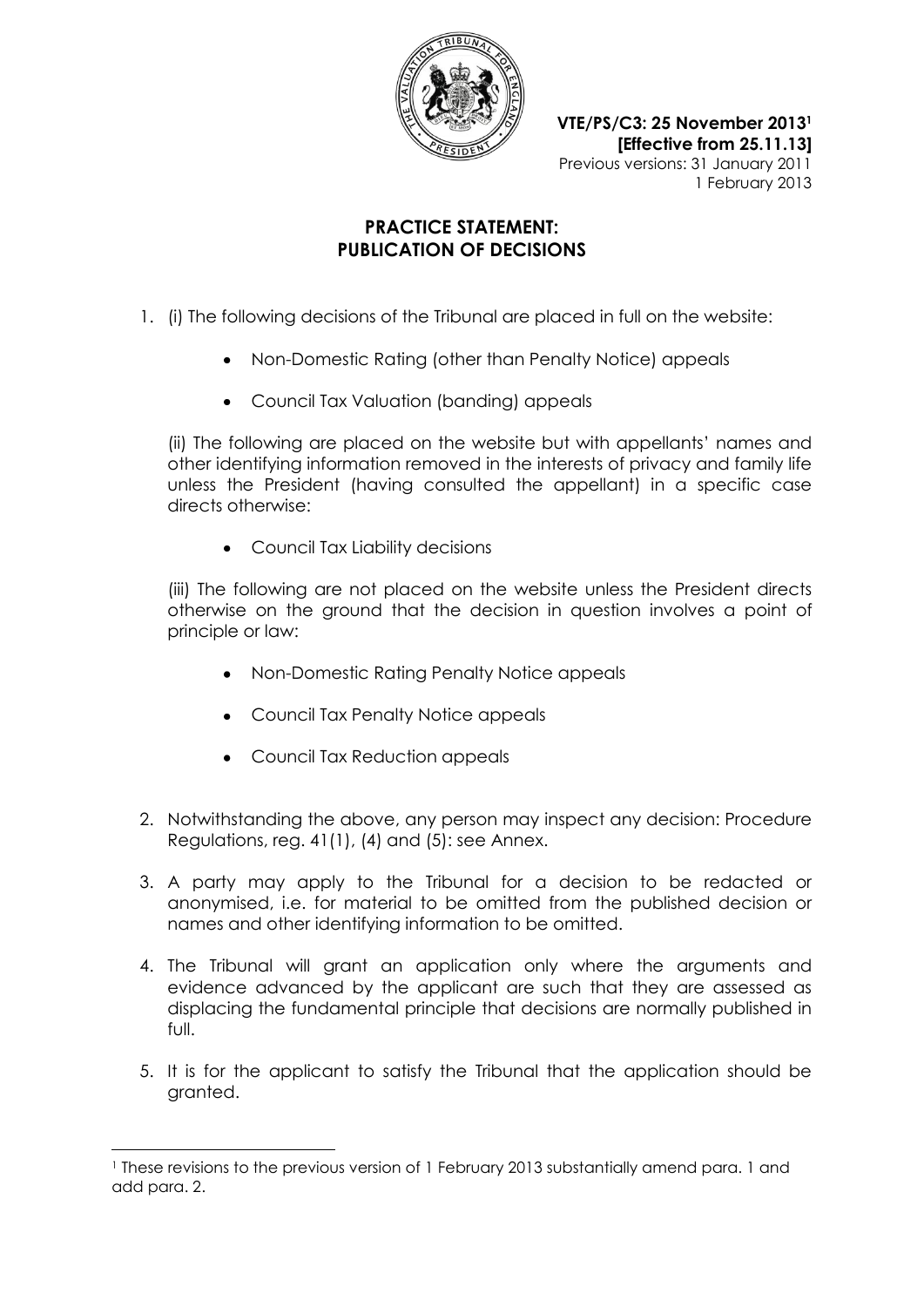- 6. An application may be granted on the grounds that it is in the interests of one or more of the following:
	- national security
	- public safety or public order
	- personal safety
	- privacy and family life
	- protection of children
	- protection of commercially sensitive information.
- 7. The above grounds are not exhaustive, and an application may be made and granted on other grounds.
- 8. An application under paragraph 3 may be made in writing before the hearing or orally at the hearing or exceptionally in writing after the hearing, in all cases supported by full reasons. An application made orally at the hearing should be reinforced at the time or immediately afterwards by a written submission.
- 9. An application must indicate whether the party believes it is possible so to draft the decision that the sensitive material can be omitted or whether the material is crucial to the reasoning and must therefore be included in the decision issued to the parties but redacted in the published version.
- 10. It is not enough for an applicant merely to claim that the material falls within a particular category. It must be shown convincingly that its publication would be damaging.
- 11. The application will be referred to the President, together with any observations of the panel and the clerk, and if granted a draft of the decision may be shown to the applicant or other party before it is formally issued.
- 12. An application made after the decision has been issued may be considered, although the decision may in the meantime have already been placed on the website. The applicant must then explain why the application was not made earlier.
- 13. An application may be referred for comment to other parties to the appeal at the discretion of the President.
- 14. The President's decision on an application will be issued in writing to the parties, with or without full reasons as the President shall determine.
- 15. The President will decide whether to grant or refuse the application. If it is granted, the President will decide whether the decision should be so drafted as to exclude the sensitive material or whether the decision should be redacted, ie included in the decision issued to the parties but shown with deletions in the published version.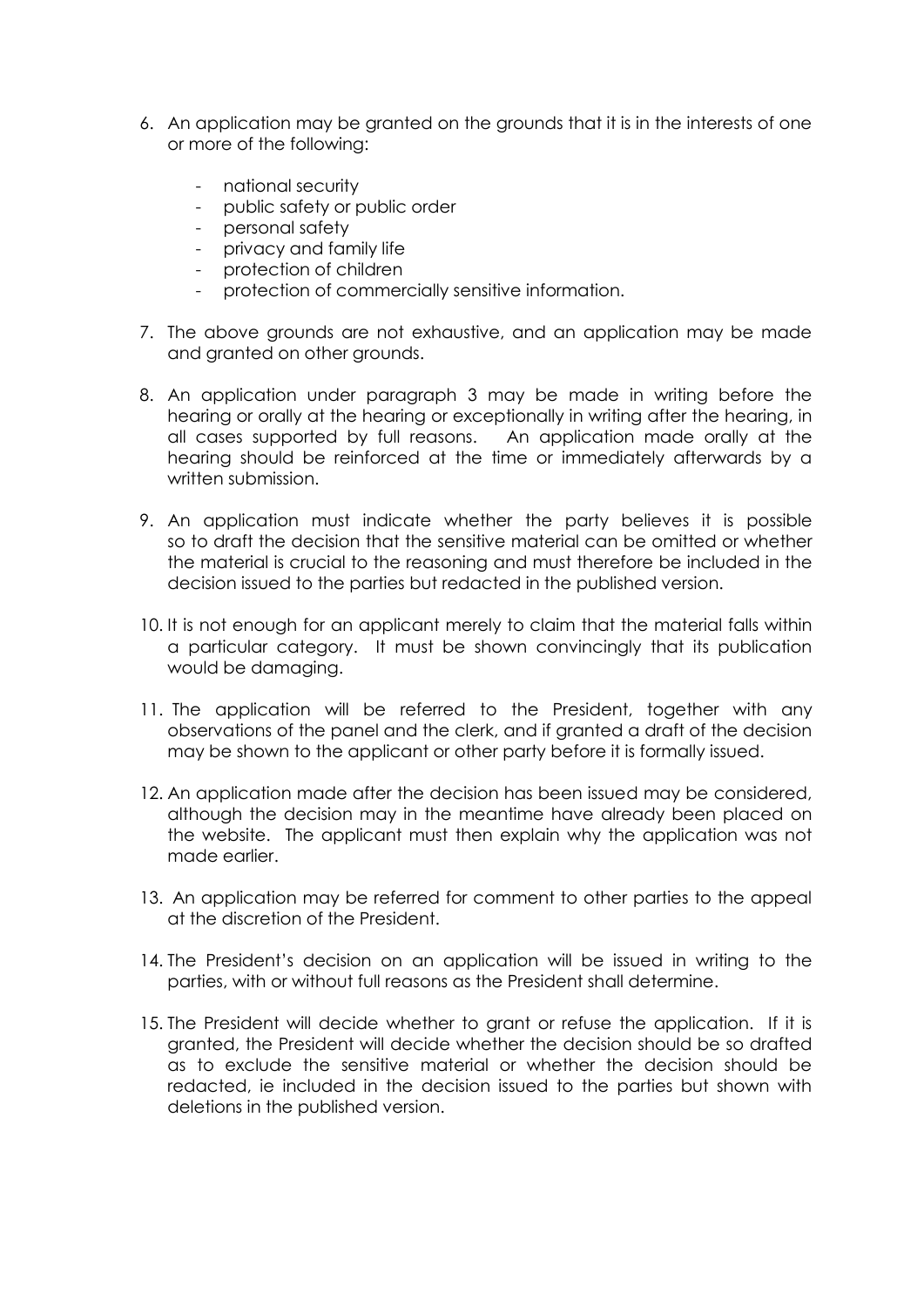16. A decision already issued to the parties cannot be rewritten on an application under paragraph 3 but can only be redacted.

25 November 2013 **President**